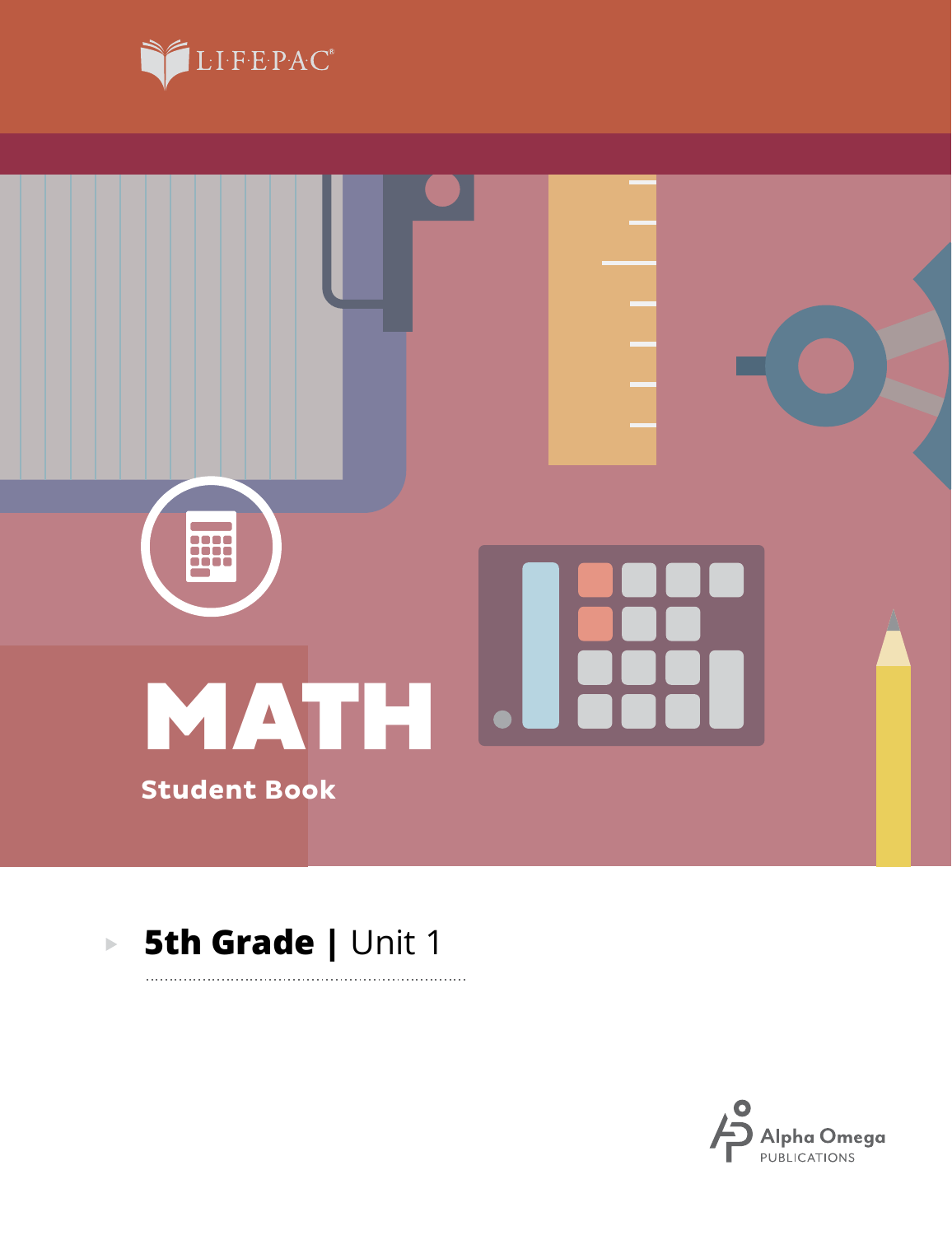# MATH 501 **PLACE VALUE, ADDITION, AND SUBTRACTION**

Introduction **|3**

# **1. Place Value** .................................................5

Whole Number Place Value **|6** Comparing and Ordering Whole Numbers **|12** Decimal Number Place Value **|17** Comparing and Ordering Decimal Numbers **|24** Self Test 1: Place Value **|32**

# **2. Rounding and Estimating**.....................35

**\_1** Self Test 2: Rounding and Estimating **|53** Rounding Whole Numbers and Decimals **|36** Estimating Sums and Differences **|41** Adding and Subtracting Mentally **|46**

# **4 3. Addition and Subtraction** ....................55

Adding and Subtracting Whole Numbers **|56** Adding Decimal Numbers **|63** Subtracting Decimal Numbers **|69** Self Test 3: Addition and Subtraction **|74**

# **4. Review** .......................................................76

LIFEPAC Test **|Pull-out** Glossary **|84**

**4**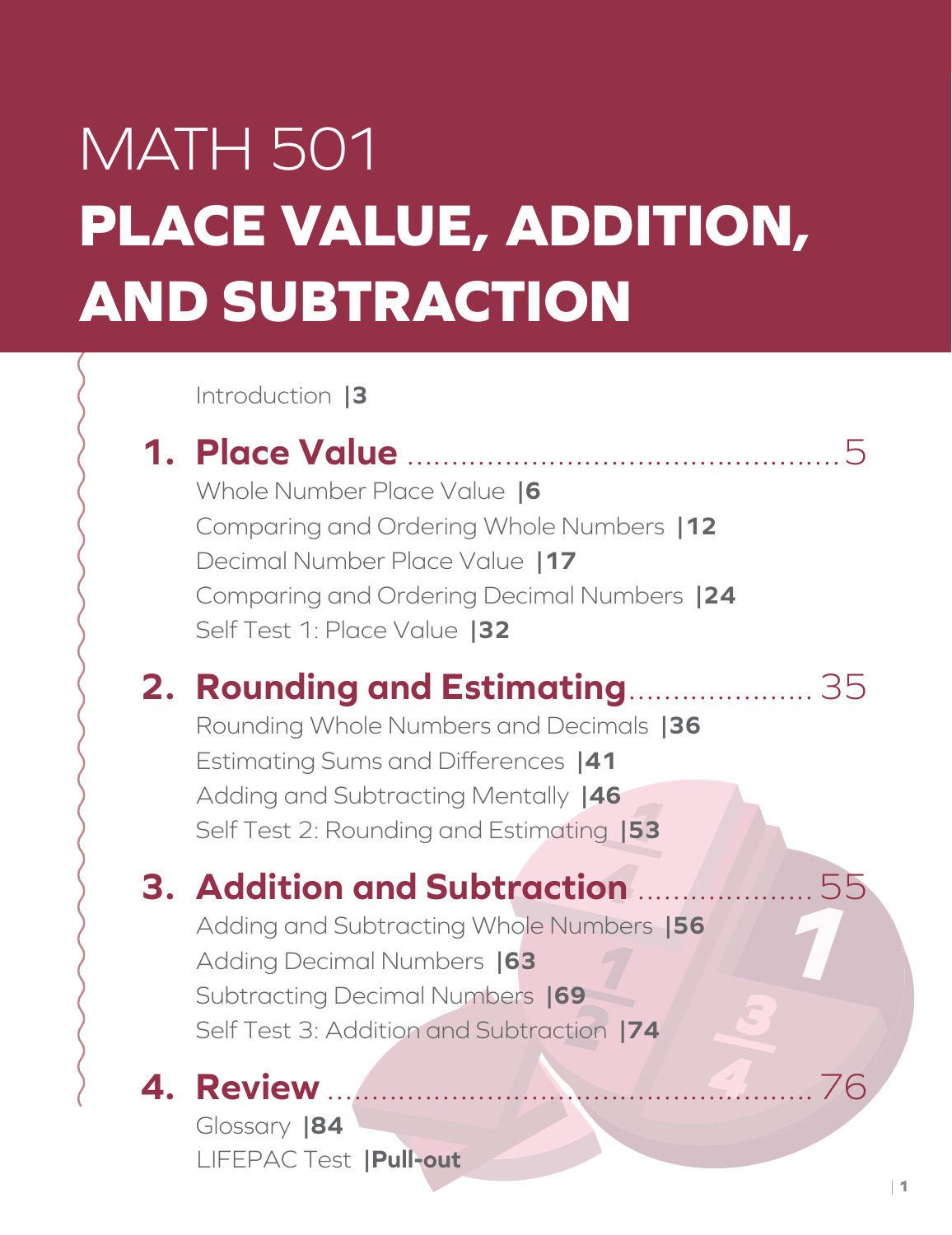**Author:** Glynlyon Staff

#### **Editor:**

Alan Christopherson, M.S.

#### **Media Credits:**

**Page 3:** © mrdoomits, iStock, Thinkstock; **5:** © Fabio Bianchini, iStock, Thinkstock; **16:** © Askold Romanov, iStock, Thinkstock; **26:** © Lumumba, iStock, Thinkstock; **31:** © Chatchai Nuchlamyong, iStock, Thinkstock; **35:** © Vasily Pindyurin, Hemera, Thinkstock; **42:** © Sifis Diamantidis, Hemera, Thinkstock; **43:** © Netta07, iStock, Thinkstock; © Creative\_Outlet, iStock, Thinkstock; ©Sifis Diamantidis, Hemera, Thinkstock; **46:** © \_Platinka\_, iStock, Thinkstock; **55:** © keko-ka, iStock, Thinkstock; **58:** © DanielPrudek, iStock, Thinkstock; **65:** © keko-ka, iStock, Thinkstock; **66:** © boggy22, iStock, Thinkstock; **69:** © mikessss, iStock, Thinkstock; © blueringmedia, iStock, Thinkstock; **72:** © Suomuurain, iStock, Thinkstock; **76:** © Juliane Jacobs, Hemera, Thinkstock.



#### **804 N. 2nd Ave. E. Rock Rapids, IA 51246-1759**

© MMXV by Alpha Omega Publications, a division of Glynlyon, Inc. All rights reserved. LIFEPAC is a registered trademark of Alpha Omega Publications, a division of Glynlyon, Inc.

All trademarks and/or service marks referenced in this material are the property of their respective owners. Alpha Omega Publications, a division of Glynlyon, Inc. makes no claim of ownership to any trademarks and/or service marks other than their own and their affiliates, and makes no claim of affiliation to any companies whose trademarks may be listed in this material, other than their own.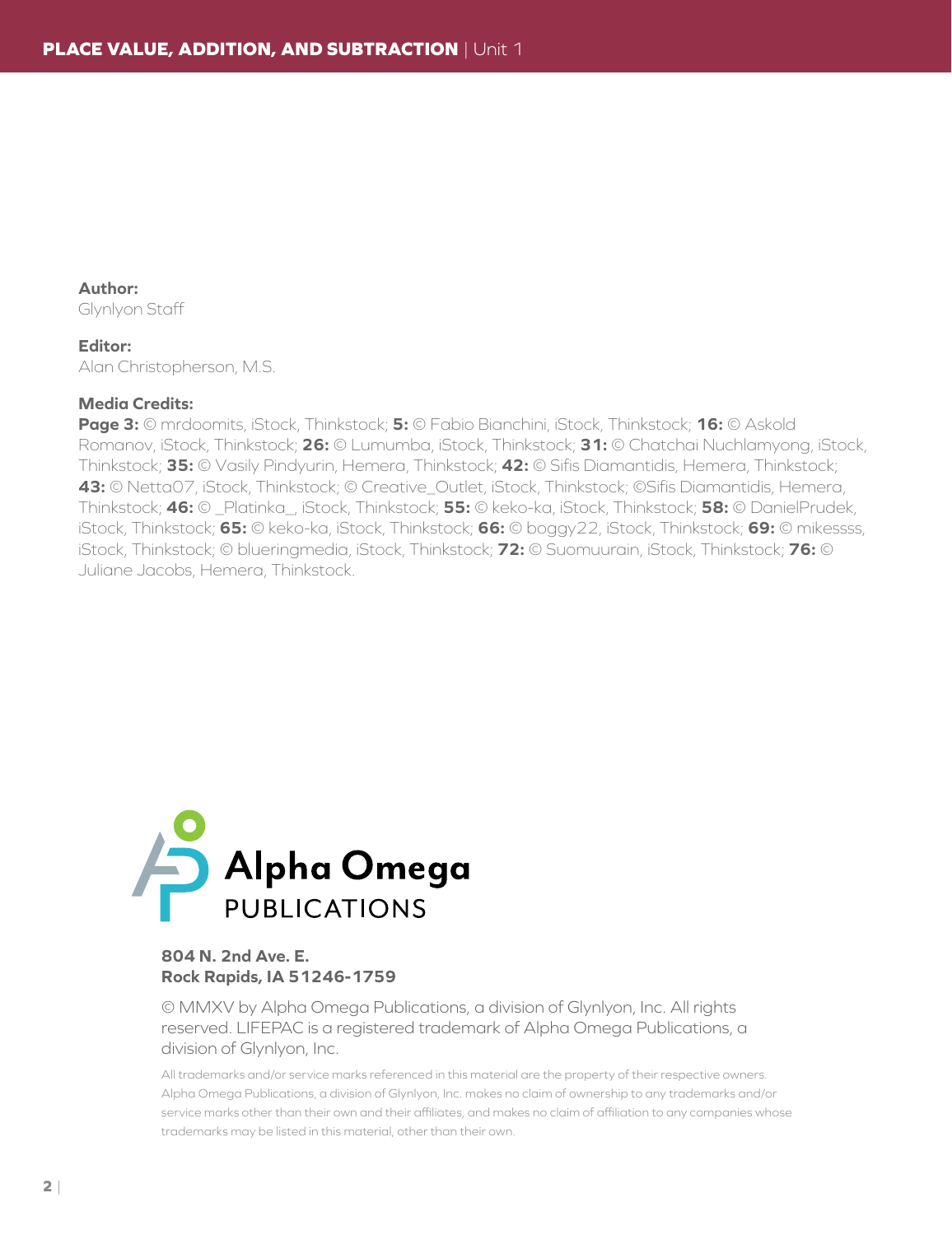# **PLACE VALUE, ADDITION, AND SUBTRACTION**

**Math 500 is a full-year elementary math course focusing on number skills, numerical literacy, and geometric concepts. In it, students will gain solid experience with number theory and operations, including whole numbers, decimals, and fractions. In addition, students will develop their understanding of measurement and two- and three- dimensional figures. This course also integrates mathematical practices throughout the units, as well as introducing students to algebraic, statistical, and probability concepts.**

**By the end of the course, students will be expected to do the following:** 

- **• Perform all four operations on whole numbers and decimals (to hundredths).**
- **• Perform addition and subtraction of fractions and mixed numbers with like and unlike denominators.**
- **• Understand place value of decimal numbers (to thousandths).**
- **• Evaluate expressions for given values and plot whole number ordered pairs on coordinate grids.**
- **• Represent and interpret data on line plots, stem-and-leaf plots, line graphs, and bar graphs.**
- **• Convert units of measurement within a given measurement system.**
- **• Classify plane shapes and calculate their perimeter and area.**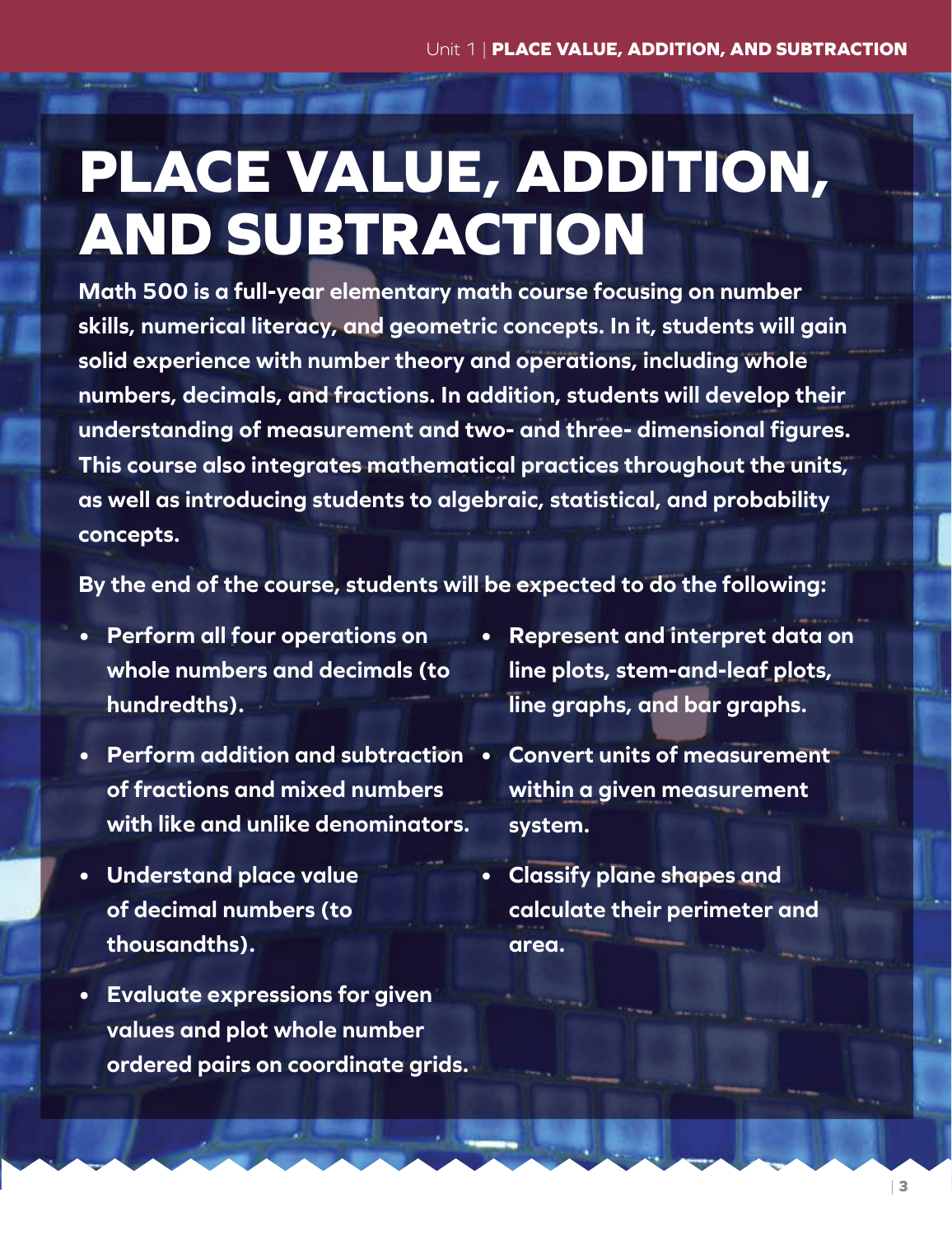In this unit, you will explore whole numbers and decimals. You will learn about place value for these numbers, and use place value to compare, order, and round them. In addition, you will learn about the whole number properties and use them to compute sums and differences mentally. Finally, you will learn how to add and subtract whole numbers and decimals. You will use estimation to predict your answer and to check if your answer is reasonable.

# **Objectives**

**Read these objectives.** The objectives tell you what you will be able to do when you have successfully completed this LIFEPAC. When you have finished this LIFEPAC, you should be able to:

- Identify place value for whole numbers and decimals.
- Compare and order whole numbers and decimals.
- Round and estimate with whole numbers and decimals.
- $\bullet$  Apply the whole number properties to solving problems.
- Add and subtract whole numbers and decimals.

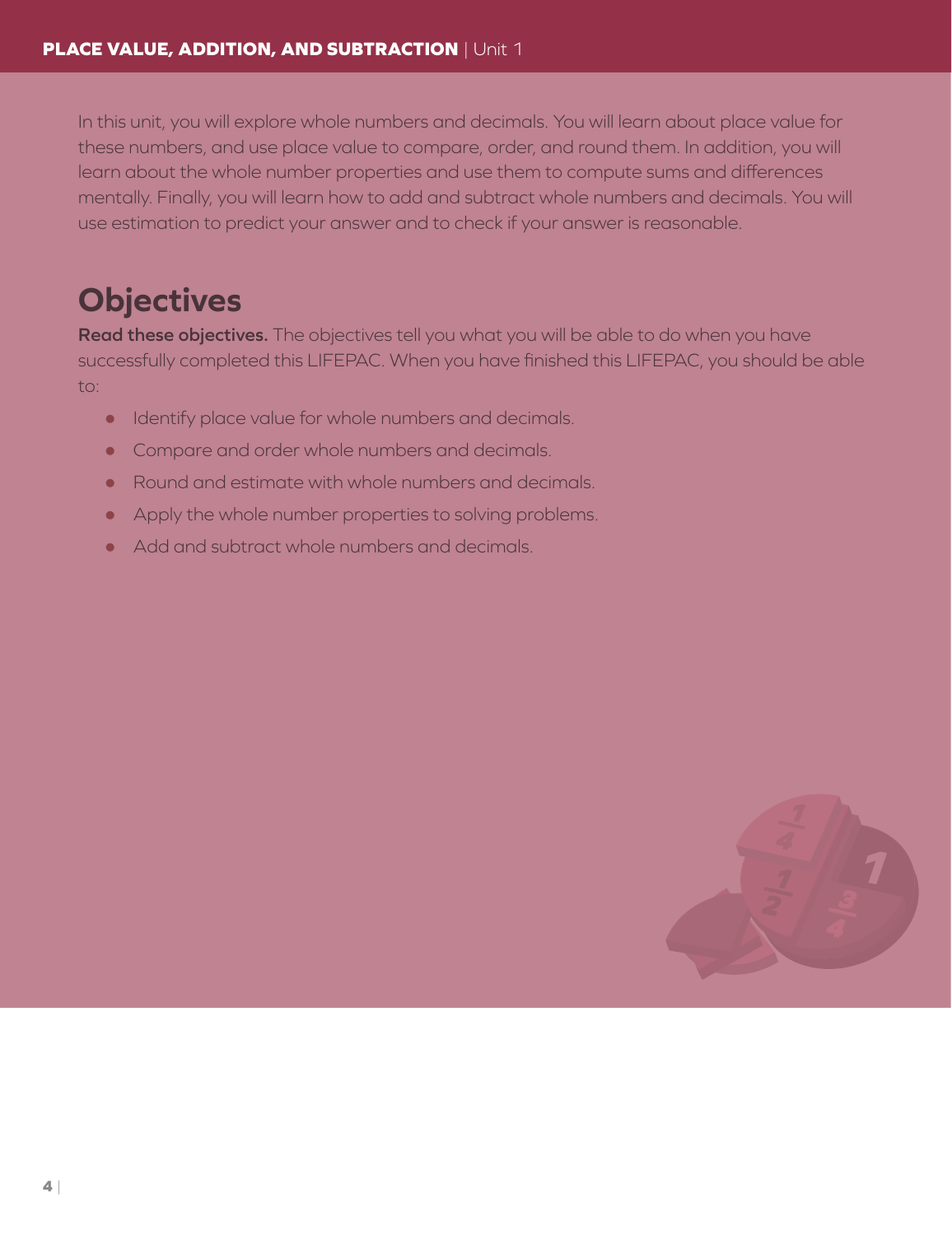# **1. PLACE VALUE**

**Have you ever thought about the number 1 billion? You probably know that it's a big number, but how big is it? Here are a couple of examples.**

- **• In time, 1 billion seconds is more than 31 years!**
- **• If you stacked 1 billion pennies on top of each other, the stack would reach more than 962 miles high. And, it would be worth exactly 10 million dollars!**
- **• A male elephant can weigh up to 15,000 pounds. It would take more than 66,000 of these large mammals to weigh 1 billion pounds!**

**In this lesson, we'll explore numbers and how to read and write them. We'll also look at place value in both small and large numbers.**

# **Objectives**

**Read these objectives.** When you have completed this section, you should be able to:

- Identify place value for whole and decimal numbers.
- $\bullet$  Read and write numbers in different forms.
- Compare and order numbers.
- Represent decimal numbers on a grid.

# **Vocabulary**

**Study these new words.** Learning the meanings of these words is a good study habit and will improve your understanding of this LIFEPAC.

**decimal number.** A special fraction based on the number ten.

**decimal point.** The period in a decimal number that separates the whole from the part of a whole.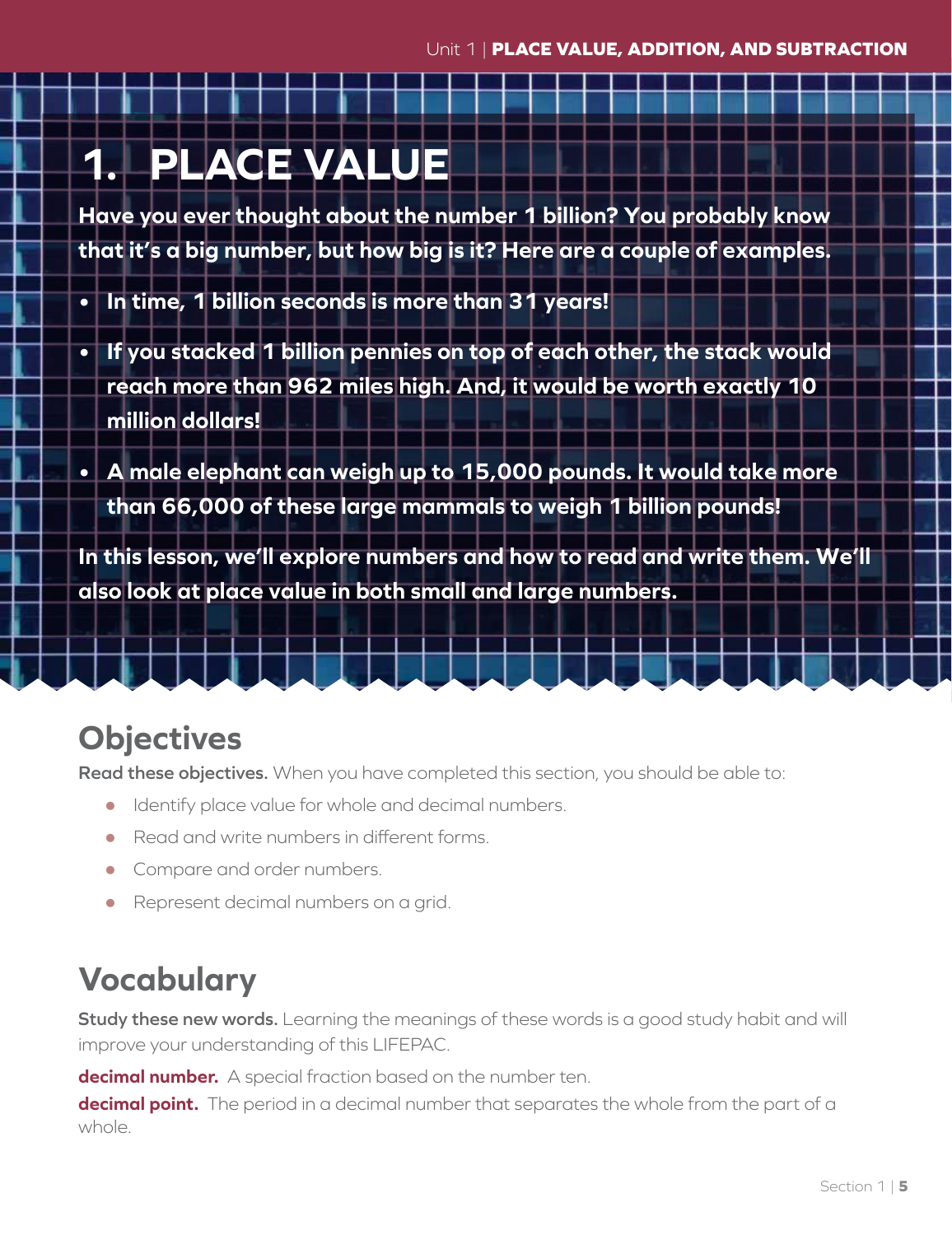**digit.** One of the numerals from 0 to 9. **expanded form.** Shows a number written as an addition statement. **greater than.** When one number is larger in value than another. **less than.** When one number is smaller in value than another. **number line.** A line that graphically represents all numbers. **period.** Each three-digit part of a whole number, separated by commas. **place value.** The position of a digit in a number, which determines its value. **standard form.** Shows a number written using digits. **whole number.** A number belonging to the set of numbers made up of zero and the counting numbers: 1, 2, 3, and so on. **word form.** Shows a number written in words.

**Note:** *All vocabulary words in this LIFEPAC appear in* **boldface** *print the first time they are used. If you are unsure of the meaning when you are reading, study the definitions given.*

# **Whole Number Place Value**

## **Vocabulary**

As you know, 1 billion is a very large number. Another way to write it is a 1 with nine zeros behind it. When a number is written using **digits**, or the numerals 0, 1, 2, 3, 4, 5, 6, 7, 8, and 9, it's in **standard form**. So, in standard form, 1 billion is written as 1,000,000,000.

The position of each digit in a number tells how much the digit is worth. This is called **place value**. Let's look at the place value of an even bigger number: 423,180,000,000.

So, each digit in this number represents a different part of the number. Take a look:

- The **4** is in the **hundred billions place**. It has a value of four hundred billion, or 400,000,000,000.
- The **2** is in the **ten billions place**. It has a value of twenty billion, or 20,000,000,000.

#### **Vocabulary**

Each three-digit part of a number, separated by commas, is called a **period**. And, in each period, from right to left, the value of a digit is worth one, ten, and one hundred.

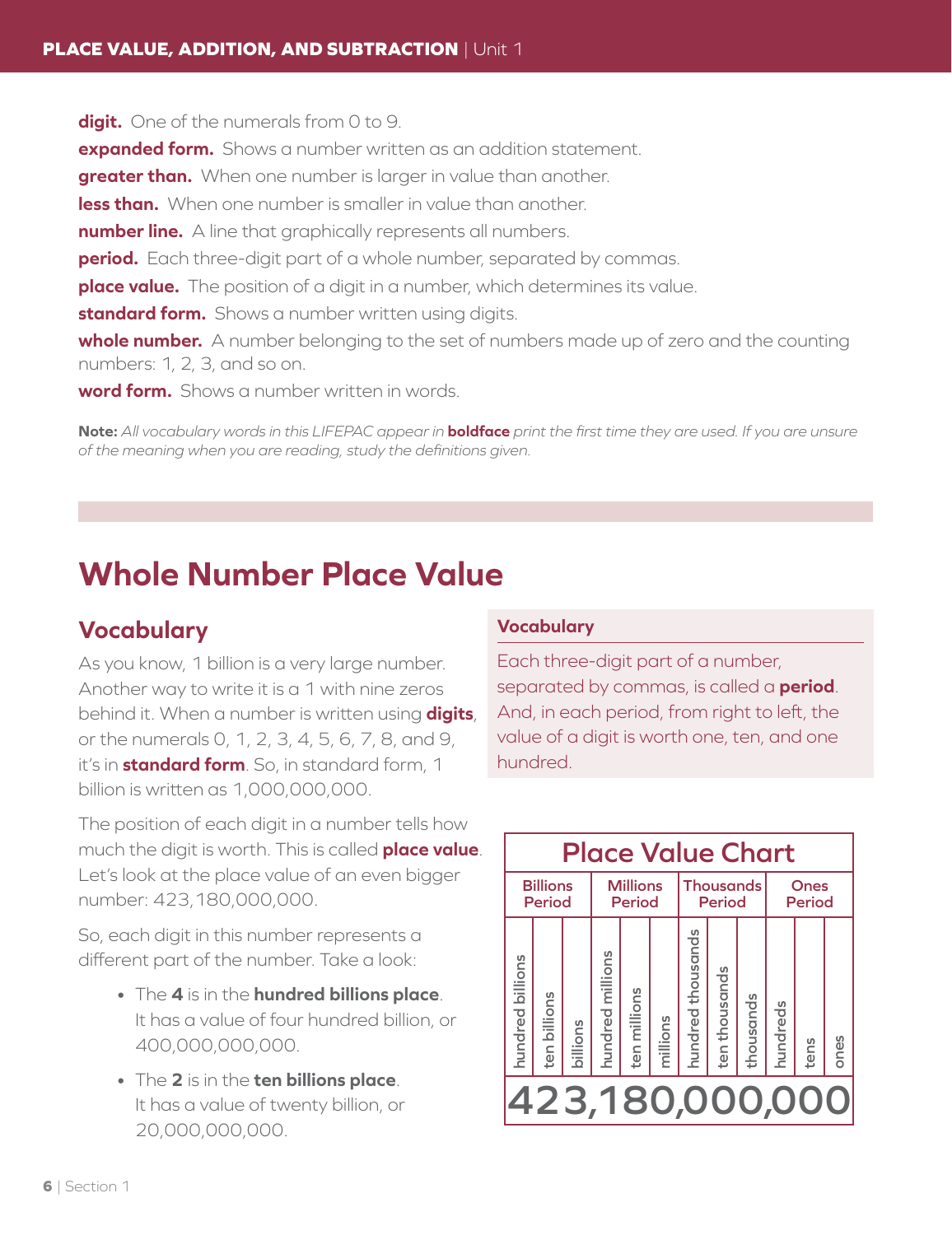- The **3** is in the **billions place**. It has a value of three billion, or 3,000,000,000.
- The **1** is in the **hundred millions place**. It has a value of one hundred million, or 100,000,000.
- The **8** is in the **ten millions place**. It has a value of eighty million, or 80,000,000.

The value of the whole number is the same as all its different parts added together. So, 423,180,000,000 is the same as 400,000,000,000 + 20,000,000,000 + 3,000,000,000 + 100,000,000 + 80,000,000. When a number is written as an addition statement, it is in **expanded form**.

#### **Keep in mind...**

The digit 0 is called a placeholder. It has to be written in a number in standard form to show that there are none of that place value, but it does not have to be read aloud.

#### **Example:**

In the number 360,148,975, which digit is in the ten thousands place?

#### **Solution:**

Starting from the right, the first period represents the ones. The second period represents the thousands. So, the 4 is in the ten thousands place.

#### **Example:**

In the number 916,005,000,000, what value does the 6 have?

#### **Solution:**

Starting from the right, the 6 is in the fourth period. Remember that the first period represents the ones. The second period represents the thousands. The third represents the millions. And, the fourth represents the billions. The 6 is in the ones place of the fourth period, so it's in the **one billions place**. It has a value of six billion, or 6,000,000,000.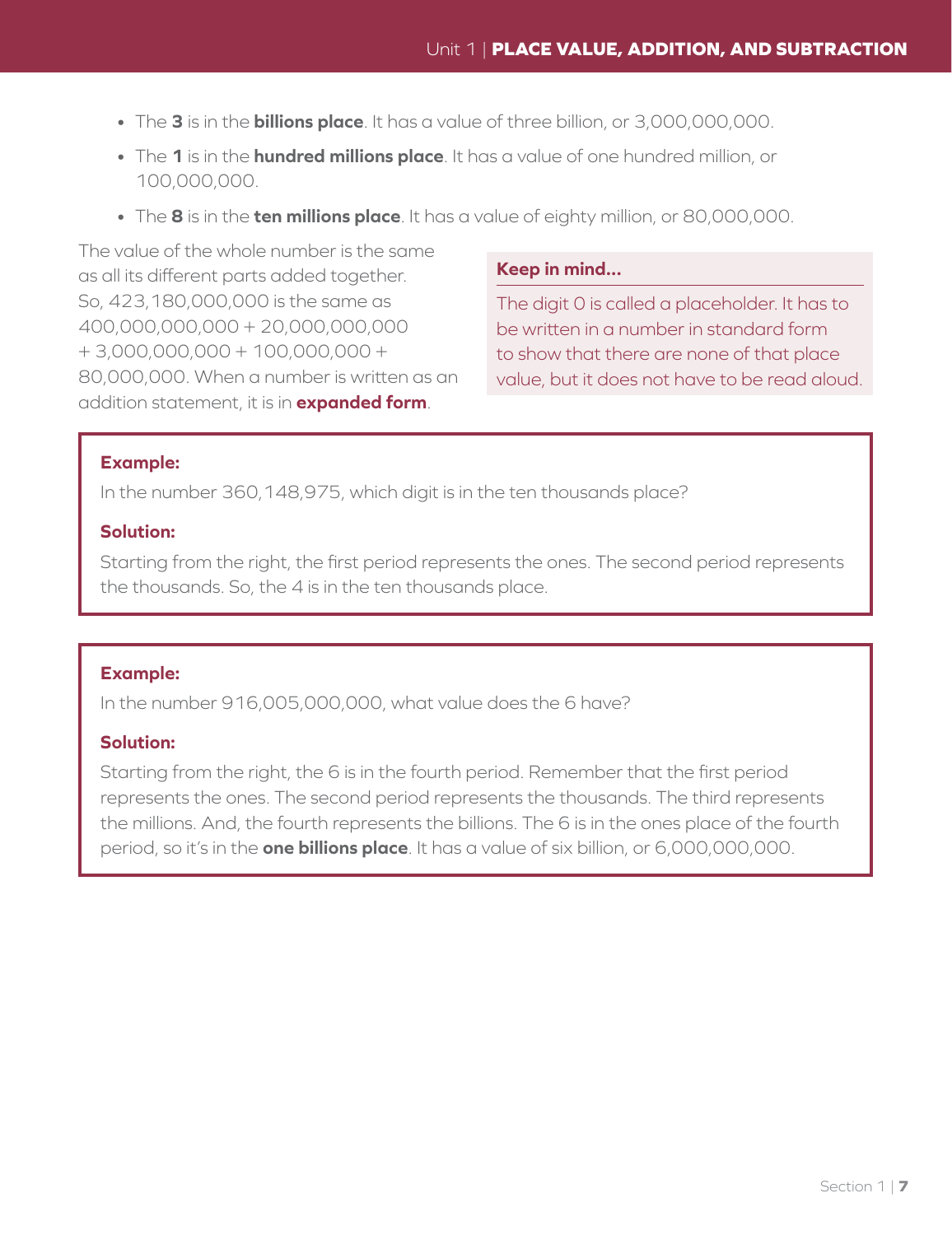## **Three Number Forms**

A number can be written in three different ways: standard form (using digits), expanded form (as an addition statement), or **word form** (using words). Here are some tips for writing a number in word form:

- Just as in standard form, each period is separated by a comma.
- The word *and* is not used to write whole numbers in word form.
- A hyphen is used in two-word numbers between 20 and 100. For example, 99 is written as ninety-nine.
- Zero acts only as a placeholder, so it does not need to be written.

#### **Example:**

Express the number 846,120,050 in word form and expanded form.

#### **Reminder:**

The word *and* is not used when writing out whole numbers.

#### **Solution:**

Word form: Eight hundred forty-six million, one hundred twenty thousand, fifty

Expanded form:  $800,000,000 + 40,000,000 + 6,000,000 + 100,000 + 20,000 + 50$ 

#### **Example:**

Write the number seventy billion, two hundred thirty-seven thousand, six hundred two in standard form and expanded form.

#### **Be careful!**

Even though there were no digits to write in the millions period, we had to write zeros in as placeholders. Otherwise, the other digits wouldn't have been in the right places.

#### **Solution:**

Standard form: 70,000,237,602

Expanded form:  $70,000,000,000 + 200,000 + 30,000 + 7,000 + 600 + 2$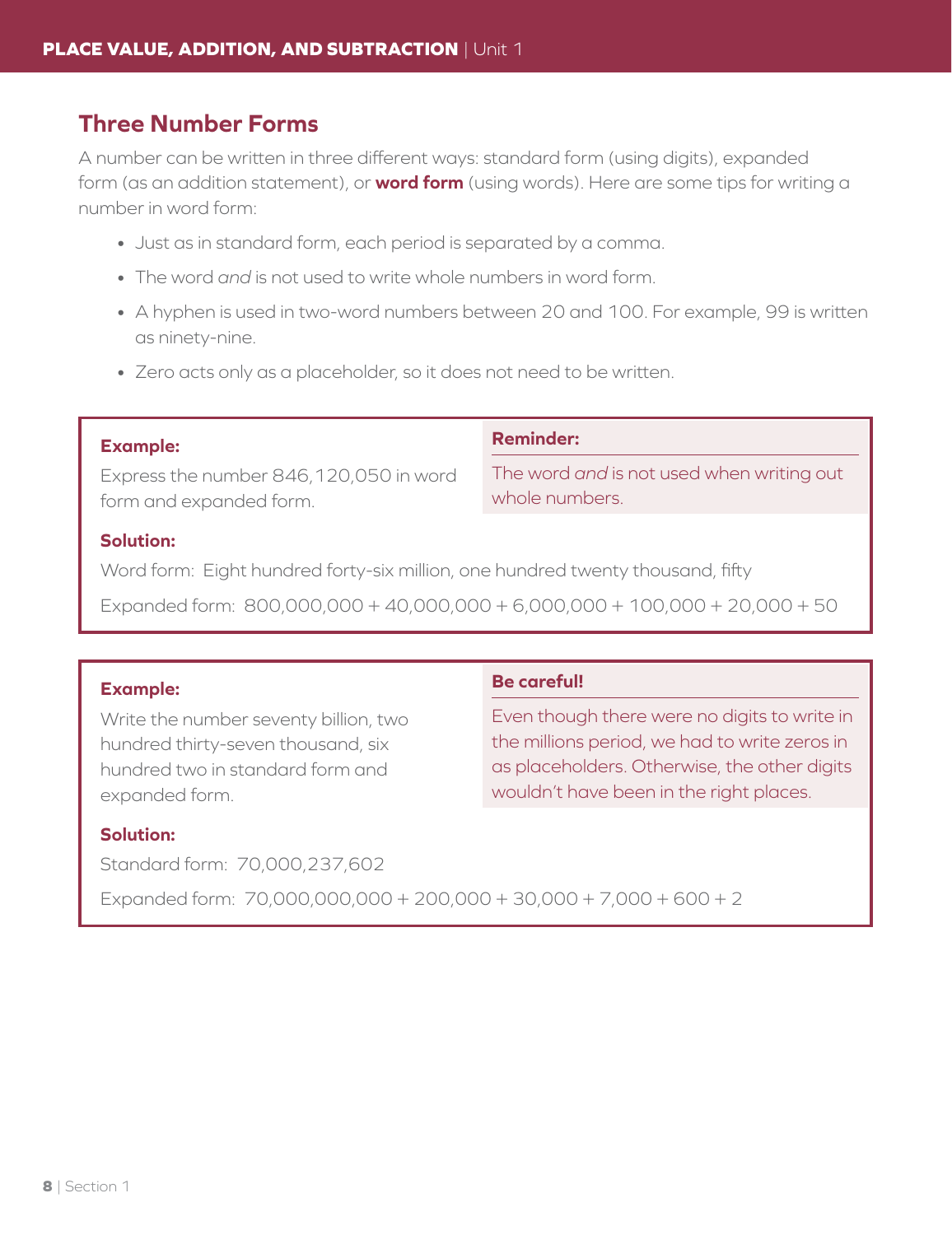One thing to notice about place value is that as you move from right to left through a number, the value of each digit gets larger. In fact, as you move left, each position is worth ten times more than the position to the right of it. For example, look at the number 888.

Standard form: 888

Word form: eight hundred eighty-eight

Expanded form:  $800 + 80 + 8$ 

Even though the digits are all 8s, they each are worth something different. An 8 in the ones place is only worth 8. But, in the tens place, the 8 is worth ten times more than the 8 to the right of it, which is 80. And, moving further to the left, an 8 in the hundreds place is worth ten times more than 80, which is 800.

## **Let's Review!**

Before going on to the practice problems, make sure you understand the main points of this lesson.

- $\checkmark$  Numbers can be written in standard form, word form, or expanded form.
- $\checkmark$  In standard form, the position of each digit tells how much it is worth.
- $\checkmark$  A digit in one position is worth ten times as much as if it were in the position to its right.



## **Complete this activity.**

**1.1** Match the terms with their definitions.

- a. \_\_\_\_\_\_\_\_\_\_ digit
- b. with expanded form
- c. \_\_\_\_\_\_\_\_\_\_ period
- d. \_\_\_\_\_\_\_ place value
- e. \_\_\_\_\_\_\_\_\_ standard form
- f. \_\_\_\_\_\_\_\_ word form
- 1. shows a number written using digits
- 2. one of the numerals from 0 to 9
- 3. the position of a digit in a number, which determines its value
- 4. shows a number written as an addition statement
- 5. shows a number written in words
- 6. each three-digit part of a whole number, separated by commas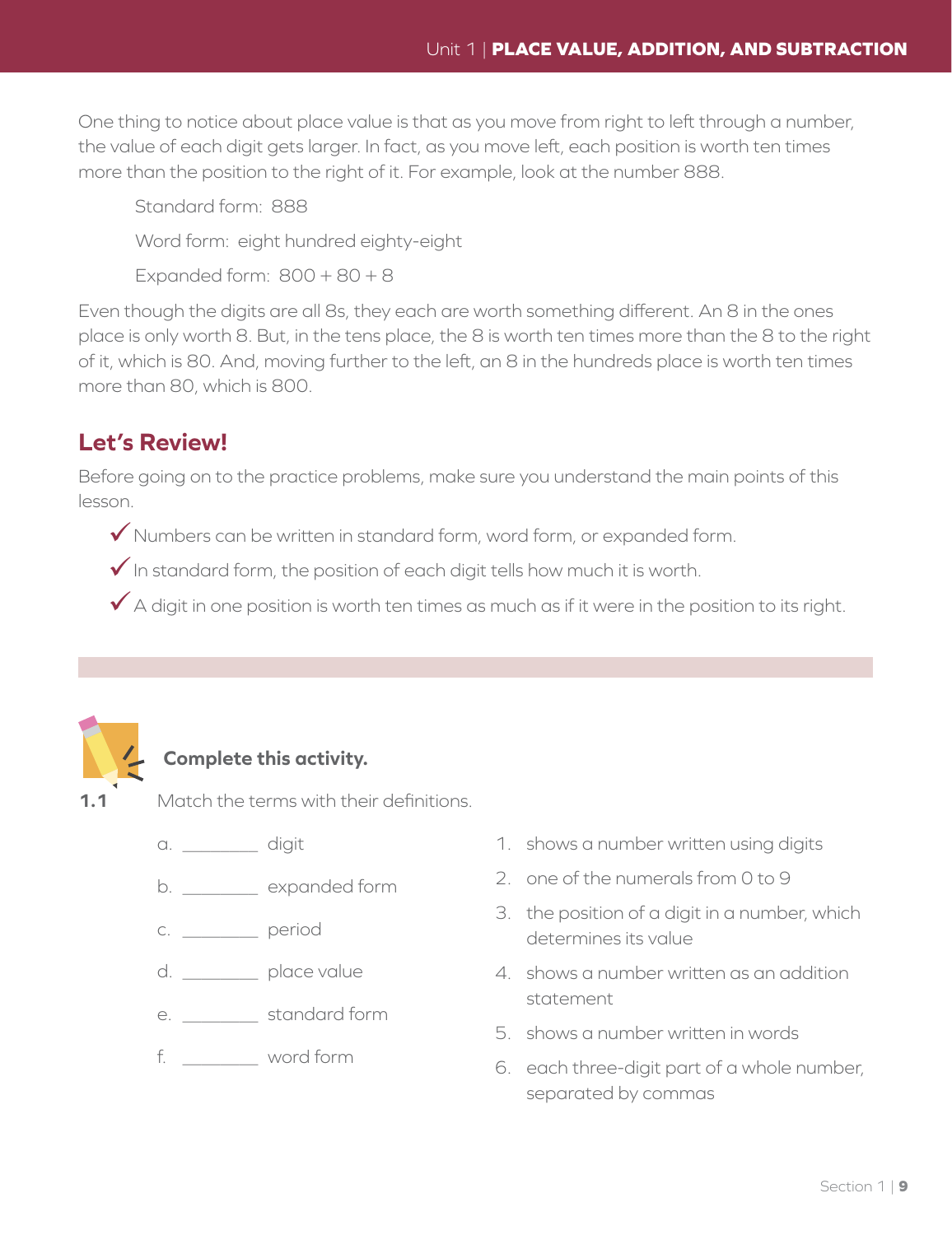

## **Circle the correct letter and answer.**

| 1.2 |                                                  | What is the value of the bold digit? 150,648,700          |                                                                                    |                 |  |
|-----|--------------------------------------------------|-----------------------------------------------------------|------------------------------------------------------------------------------------|-----------------|--|
|     | a. millions                                      |                                                           | b. hundred millions c. hundred billions                                            | d. ten billions |  |
| 1.3 | What is the value of the bold digit? 150,648,700 |                                                           |                                                                                    |                 |  |
|     | a. tens                                          | b. ones                                                   | c. thousands                                                                       | d. hundreds     |  |
| 1.4 |                                                  | What is the value of the bold digit? 92,007,642,188       |                                                                                    |                 |  |
|     | a. hundreds                                      | b. hundred thousands c. ten thousands                     |                                                                                    | d. thousands    |  |
| 1.5 |                                                  | What is the value of the bold digit? 92,007,642,188       |                                                                                    |                 |  |
|     | a. billions                                      | b. thousands                                              | c. ten billions                                                                    | d. ten millions |  |
| 1.6 |                                                  | Which digit is in the ten billions place? 163,097,000,452 |                                                                                    |                 |  |
|     | a. 9                                             | b. 6                                                      | c. 3                                                                               | d. 1            |  |
| 1.7 | Which digit is in the millions place? 50,862,115 |                                                           |                                                                                    |                 |  |
|     | a. 5                                             | b.2                                                       | c. 8                                                                               | d. 0            |  |
| 1.8 |                                                  |                                                           | Write a number (in standard form) that has the digit 7 in the thousands place. Use |                 |  |

the digit 7 only once.



### **Circle the correct letter and answer.**

Write the following number in expanded form.

130,618

 $\overline{\phantom{a}}$ 

- a.  $100,000 + 30,000 + 600 + 10 + 8$
- b.  $10,000 + 3,000 + 600 + 10 + 8$
- c.  $100,000 + 30,000 + 6,000 + 10 + 8$
- d.  $10,000 + 30,000 + 600 + 10 + 8$

**1.10** Write the following number in standard form. 700,000,000 + 2,000,000 + 80,000 + 90

a. 700,280,900 b. 720,800,090 c. 702,800,900 d. 702,080,090

## **1.11** Write the following number in standard form. one hundred four billion, twenty-seven thousand, five hundred seventy-one

- a. 140,270,571,000 b. 104,000,270,571
- c. 104,000,027,571 d. 140,027,000,571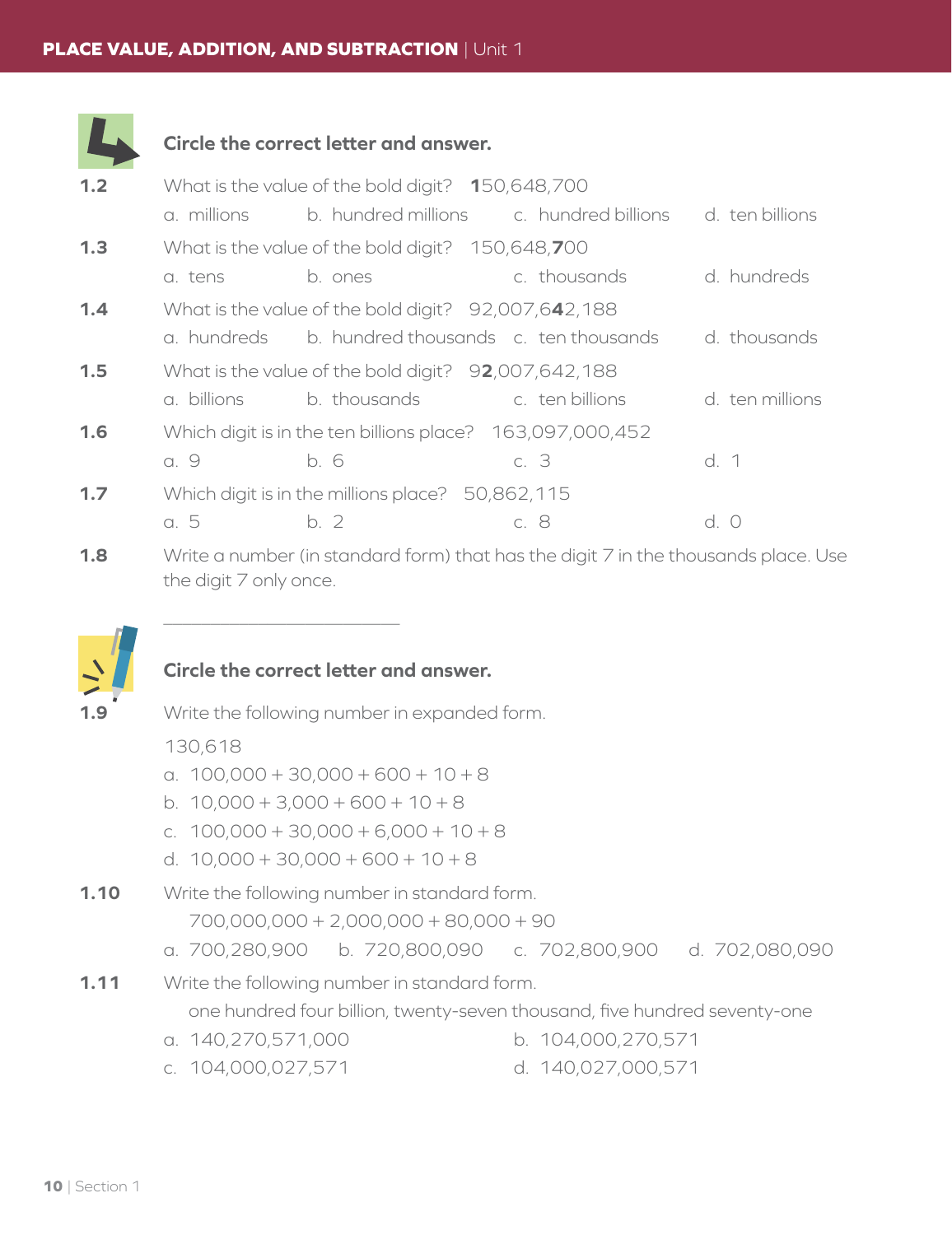- **1.12** Write the following number in expanded form. fifty-six million, two thousand, four hundred
	- a.  $50,000 + 6,000 + 200 + 40$
	- b.  $50,000,000 + 6,000,000 + 2,000 + 400$
	- c. 5,000,000,000 + 600,000,000 + 2,000 + 400
	- d. 50,000,000,000 + 6,000,000,000 + 2,000 + 400



## **Complete this activity.**

**1.13** Write the following number in word form. 8,409,120



 $\overline{\phantom{a}}$ 

 $\overline{\phantom{a}}$ 

## **Circle the correct letter and answer.**

| 1.14 | Which place is the digit 3 in? 134,590,278        |      |                                    |      |  |
|------|---------------------------------------------------|------|------------------------------------|------|--|
|      | a. ten millions                                   |      |                                    |      |  |
|      | b. hundred millions                               |      |                                    |      |  |
|      | c. billions                                       |      |                                    |      |  |
|      | d. ten thousands                                  |      |                                    |      |  |
| 1.15 | Which digit is in the hundreds place? 134,590,278 |      |                                    |      |  |
|      | $a.$ $O$                                          | b. 7 | c. $2$                             | d. 5 |  |
| 1.16 | How should 13,079 be written in word form?        |      |                                    |      |  |
|      | a. thirteen thousand seventy nine                 |      | b. thirteen thousand, seventy nine |      |  |
|      | c. thirteen thousand and seventy-nine             |      | d. thirteen thousand, seventy-nine |      |  |
| 1.17 | How should 13,079 be written in expanded form?    |      |                                    |      |  |
|      | a. $1,000 + 300 + 70 + 9$                         |      | b. $13,000 + 79$                   |      |  |
|      | c. $10,000 + 3,000 + 700 + 9$                     |      | d. $10,000 + 3,000 + 70 + 9$       |      |  |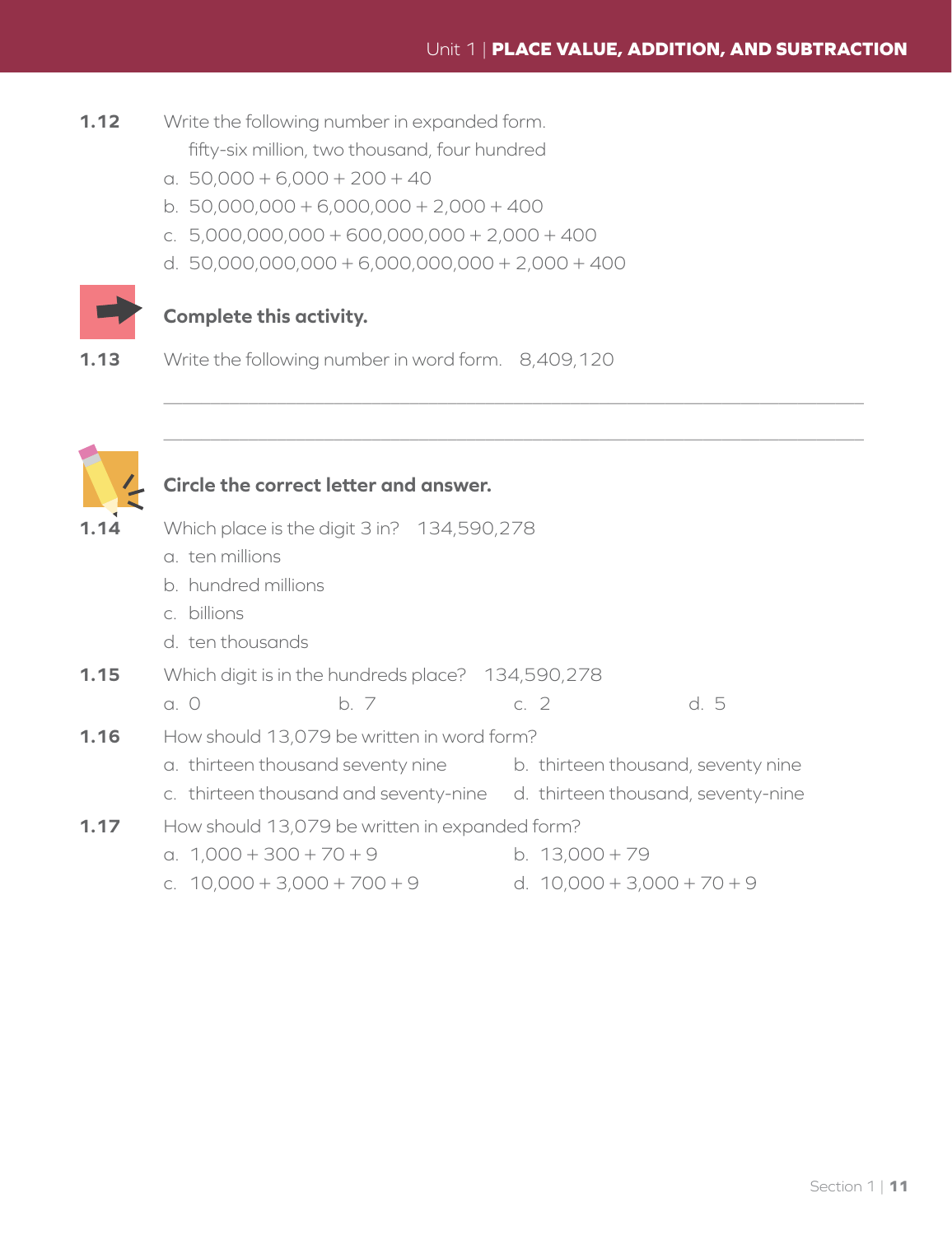# **SELF TEST 1: PLACE VALUE**

**Each numbered question = 6 points** 

#### **Write** *true* **or** *false***.**

| 1.01 |  | In word form, 3,478 is "three thousand, four hundred and |
|------|--|----------------------------------------------------------|
|      |  | seventy-eight."                                          |

**1.02** *\_\_\_\_\_\_\_\_\_* 1.7 and 1.700 have the same value.

## **Circle the correct letter and answer.**

| 1.03 | In the number $924,130$ , the 2 is in the $\frac{1}{2}$                 |                                                     |                              | place.                        |           |  |
|------|-------------------------------------------------------------------------|-----------------------------------------------------|------------------------------|-------------------------------|-----------|--|
|      | a. hundreds                                                             |                                                     |                              | b. thousands                  |           |  |
|      | c. hundred thousands                                                    |                                                     |                              | d. ten thousands              |           |  |
| 1.04 | What is the value of the bold digit? 9.206                              |                                                     |                              |                               |           |  |
|      | a. tenths                                                               | b. thousandths c. hundredths d. ones                |                              |                               |           |  |
| 1.05 | Write the following number in standard form.                            |                                                     |                              |                               |           |  |
|      |                                                                         | eight hundred twenty-six and four hundredths        |                              |                               |           |  |
|      | a. 8,264                                                                | b. 826.4 c. 826.004                                 |                              |                               | d. 826.04 |  |
| 1.06 |                                                                         | Write the following number in expanded form. 42,530 |                              |                               |           |  |
|      | a. $40,000 + 2,000 + 500 + 30$                                          |                                                     | b. $40,000 + 2,000 + 50 + 3$ |                               |           |  |
|      | c. $40,000 + 200 + 50 + 3$                                              |                                                     |                              | d. $40,000 + 2,000 + 500 + 3$ |           |  |
| 1.07 | The grid below represents all of the following decimal numbers except _ |                                                     |                              |                               |           |  |
|      |                                                                         |                                                     |                              |                               |           |  |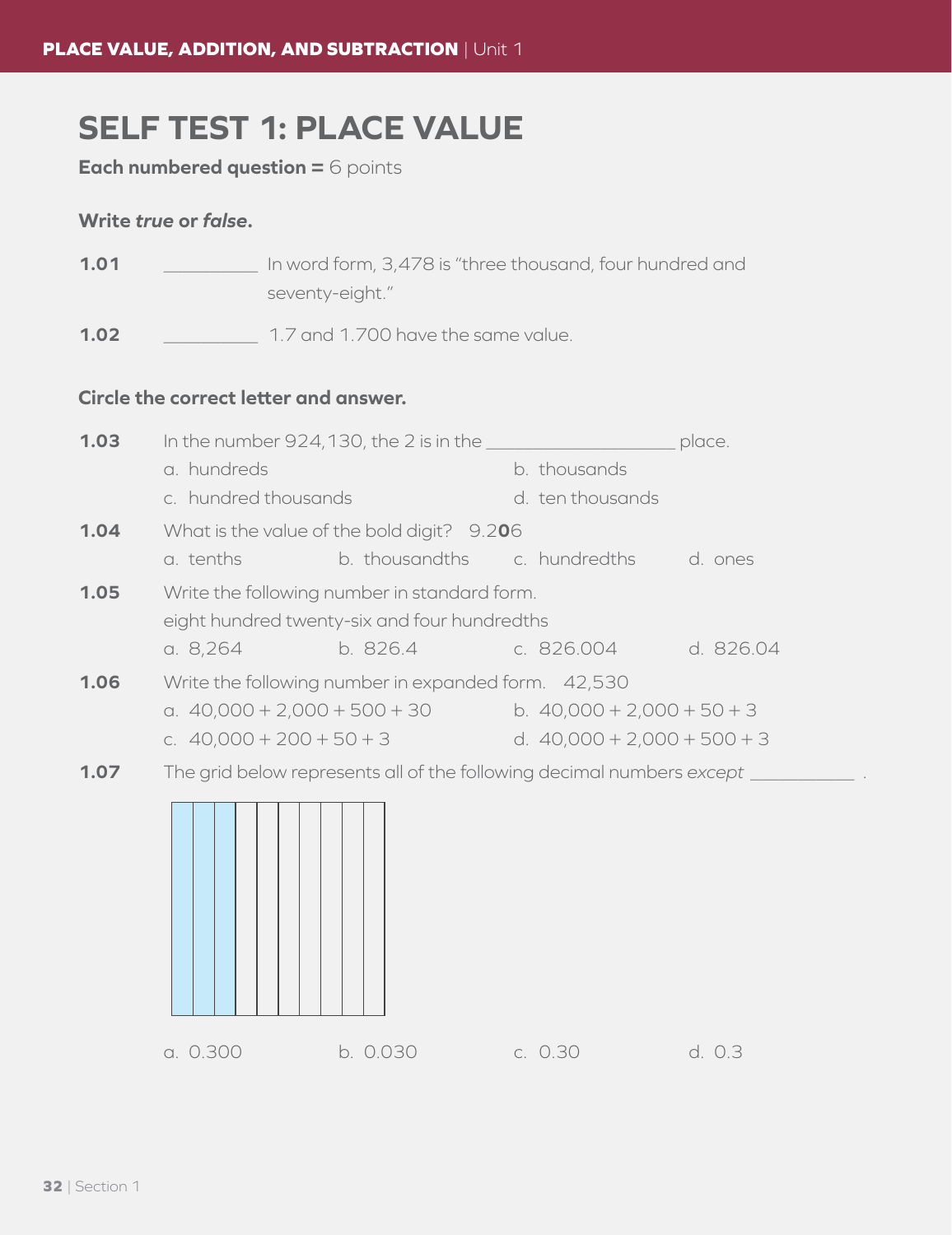## **Compare the numbers using <, >, or =.**

| 1.08  | 83,945,500,000    | 83,948,200,000 |                 |
|-------|-------------------|----------------|-----------------|
|       | $\alpha$ . $\leq$ | h >            | $C_{1} =$       |
| 1.09  | 0.708<br>0.78     |                |                 |
|       | $Q_{\alpha} <$    | h >            | $C_{\cdot} =$   |
| 1.010 | 13.06<br>13.4     |                |                 |
|       | $\cap$ $\leq$     | h >            | $\cap$ $\equiv$ |

#### **Circle the correct letter and answer.**

**1.011** The table below shows the elevation of the five highest mountain peaks in Alaska. Use the table to answer the following question.

| <b>MOUNTAIN</b> | <b>ELEVATION</b><br>(IN FEET) |
|-----------------|-------------------------------|
| Mt. Blackburn   | 16,390                        |
| Mt. Bona        | 16,500                        |
| Mt. Foraker     | 17,400                        |
| Denali          | 20,320                        |
| Mt. St. Elias   | 18,008                        |

Which sentence is true?

- a. Mt. Blackburn is taller than Mt. Bona.
- b. Mt. Foraker is shorter than Mt. Bona.
- c. Denali is the tallest mountain.
- d. Mt. Bona is the shortest mountain.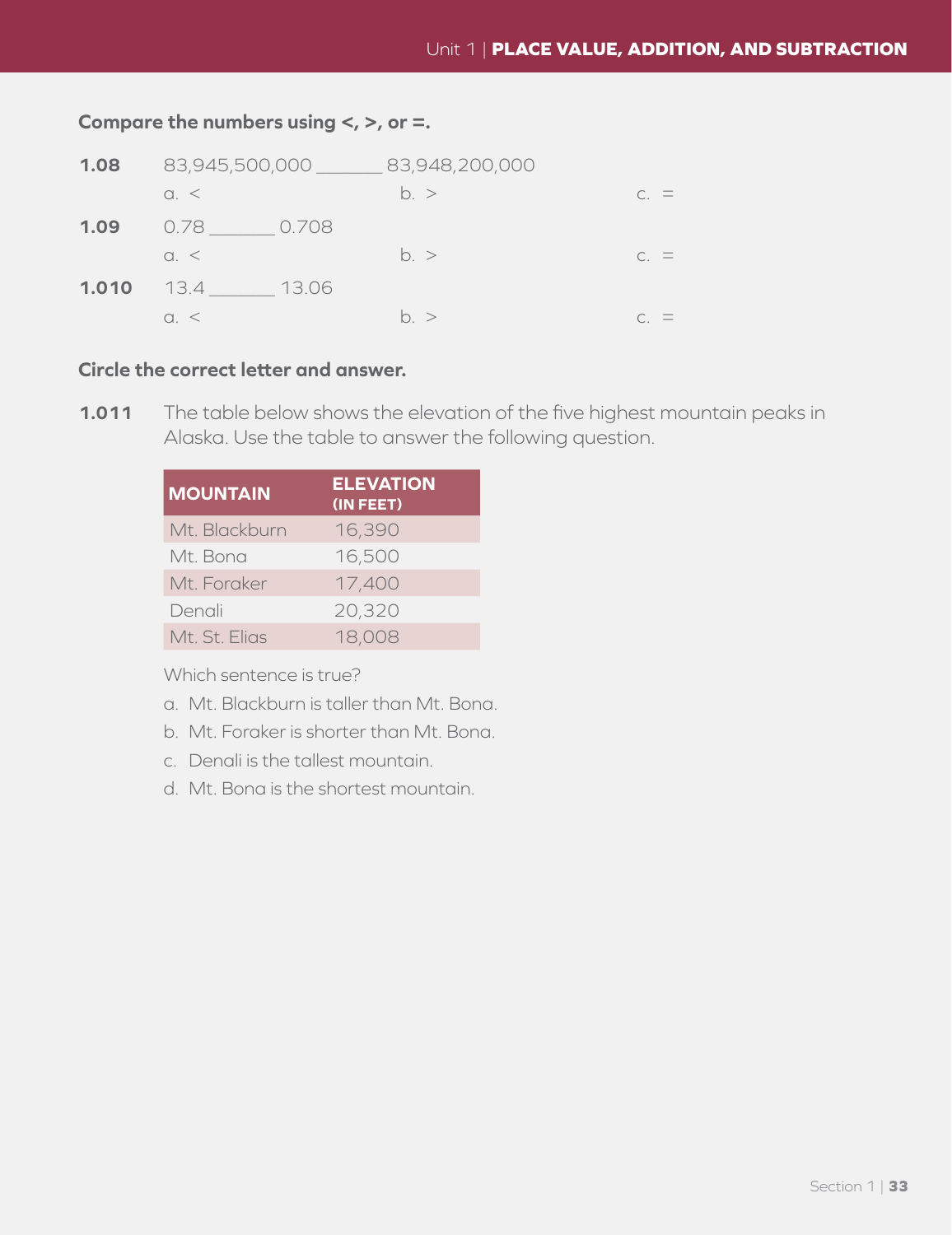## **Complete these activities.**

|       |                                                      |  |                                             | <b>1.012</b> Put these numbers in order from smallest to largest. |  |  |
|-------|------------------------------------------------------|--|---------------------------------------------|-------------------------------------------------------------------|--|--|
|       |                                                      |  | 235,305 232,407 235,116 232,411             |                                                                   |  |  |
|       |                                                      |  |                                             |                                                                   |  |  |
| 1.013 | Put these numbers in order from smallest to largest. |  |                                             |                                                                   |  |  |
|       | 5.0 5.15 5.008                                       |  |                                             |                                                                   |  |  |
|       |                                                      |  |                                             |                                                                   |  |  |
| 1.014 |                                                      |  |                                             | Which digit is in the hundred millions place? 812,906,435,000     |  |  |
|       |                                                      |  |                                             |                                                                   |  |  |
| 1.015 |                                                      |  | Which digit is in the tenths place? 512.386 |                                                                   |  |  |
|       |                                                      |  |                                             |                                                                   |  |  |